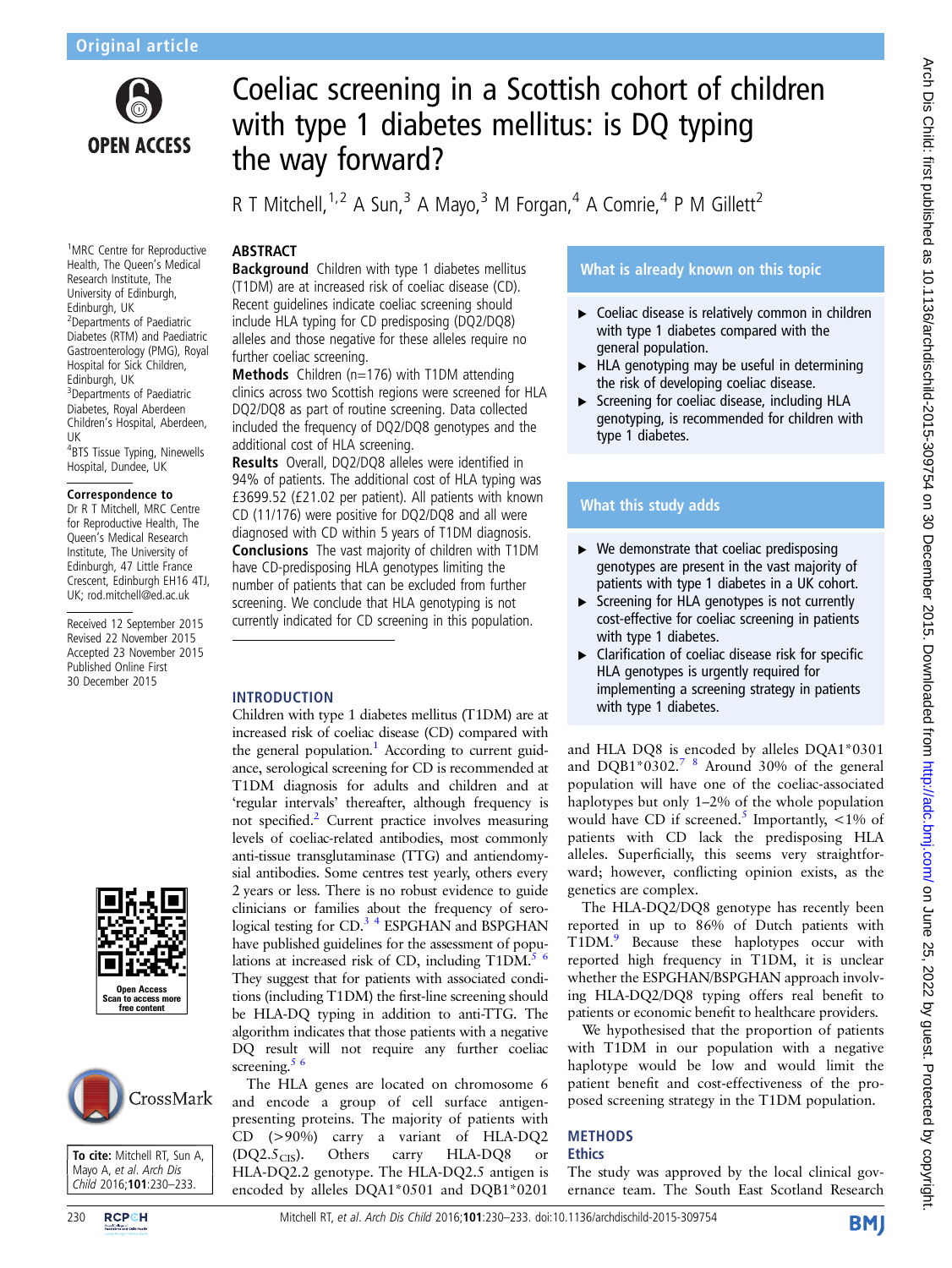Arch Dis Child: first published as 10.1136/archdischild-2015-309754 on 30 December 2015. Downloaded from http://adc.bmj.com/ on June 25, 2022 by guest. Protected by copyright Arch Dis Child: first published as 10.1136/archdischild-2015-309754 on 30 December 2015. Downloaded from on <http://adc.bmj.com/> on June 25, 2022 by guest. Protected by copyright.

Ethics Committee was consulted and NHS ethical review was deemed not necessary. Patient data were anonymised prior to analysis.

#### Study design

We performed a prospective analysis of the results of coeliac screening in all children aged 1–16 years with T1DM attending the paediatric diabetes clinic in two Scottish regions; Lothian (Royal Hospital for Sick Children, Edinburgh, St John's Hospital, Livingston; n=103) and Grampian (Royal Aberdeen Children's Hospital, Dr Grays Hospital, Elgin; n=73). Data were collected between January 2014 and January 2015 on consecutive patients. Testing was part of routine practice following initial T1DM diagnosis or as part of annual review. Samples were analysed for HLA-DQ2.5, HLA-DQ2.2 and HLA-DQ8. The frequency of alleles was calculated and the results compared with those of anti-TTG antibodies, biopsy results if they had been biopsied and found not to be coeliac, and those with a confirmed diagnosis of CD.

#### Blood sampling

A 2–5 mL EDTA venous blood sample was obtained and sent to the National Screening Laboratory (BTS Tissue Typing, Ninewells Hospital, Dundee, Scotland, UK). Samples were tested for HLA-DQ2.5, HLA-DQ2.2 and HLA-DQ8 using an Immucor Gamma Life codes HLA DQB1\* and DQA1\*kit and read using a Luminex instrument, which identified HLA DRB1\* to two digits (low resolution) and HLA DQA1\* to high resolution (four digits). Results were reported as negative (for all alleles) or alleles present were described and interpreted within an executive summary. Anti-TTG was measured at diagnosis or at review and every 2 years as part of routine clinical practice.

#### Cost–benefit analysis

The total laboratory cost (including reagents, equipment and staff) of performing the new and existing strategies was calculated. This included the cost of IgA  $(£3.66)$  and anti-tTG IgA  $(£15.92)$  at diagnosis followed by repeat anti-tTG IgA  $(£15.92)$ every 2 years until transfer to adult services at 18 years of age. The additional cost of initial HLA screening  $(f25)$  compared with current practice was calculated.

#### RESULTS

Over a 12-month period we screened a total of 176 (56% female and 44% male) children with T1DM for HLA-DQ2.5, HLA-DQ2.2 and HLA-DQ8 status. The median age at screening was 11.56 years. The overall frequency of the predisposing HLA-DQ2 and/or HLA-DQ8 (risk) alleles was 94% (fi[gure 1](#page-2-0)A). This frequency did not vary between Lothian (93%) and Grampian (95%; fi[gure 1](#page-2-0)B). The distribution of genotypes is shown in fi[gure 1C](#page-2-0) with the most frequent genotype, DQ2.5/ DQ8, present in 32% of patients. Of those patients with a CD predisposing HLA genotype, 69% carried at least one allele of the 'high increased risk' DQ2.5, while 24% carried a 'moderate increased risk' (DQ8±DQ2.2) and the remaining 6% carried a 'low increased risk' (DQ2.2 only) genotype ( $figure 1D^{10}$  $figure 1D^{10}$  $figure 1D^{10}$  $figure 1D^{10}$  $figure 1D^{10}$ ).

CD was diagnosed in 11/176 (6.9%) patients. Haplotypes reported were DQ2.5/DQ8 (6/11; 55%), DQ2.5/DQ2.5 (3/11; 27%), DQ2.5/- (2/11; 18%) and DQ8/DQ8 (1/11; 9%). Importantly, all 11 patients with CD had a coeliac-related genotype (fi[gure 2](#page-2-0)A). HLA DQ2/DQ8 testing was highly sensitive (100%) with a negative predictive value of 100% for a diagnosis of CD; however, the specificity (6.7%) and positive predictive value (6.7%) were very low.

We also investigated the time interval from diagnosis of T1DM to diagnosis of CD. The median time from the diagnosis of type 1 diabetes was 2.03 years. All 11 patients were diagnosed with CD within 5 years of their T1DM diagnosis, with 9/11 (82%) diagnosed within 3 years (fi[gure 2](#page-2-0)B).

We calculated the additional cost of HLA screening in our study population (n=176). The total cost of anti-TTG screening every 2 years (between the ages of 8 and 14 years) is £14 653.76 (£83.26 per patient). Based on a negative HLA-typing frequency of 6%, the cost of anti-TTG screening would be reduced to £13 953.28 (£79.28 per patient). However, the cost of HLA typing for these patients is  $£4400$ ( $£25$  per patient), resulting in a total cost of  $£18353.28$ . This represents an additional cost of £3699.52 (or £21.02 per patient) for this population.

#### **DISCUSSION**

The guidelines produced by ESPGHAN, modified by BSPGHAN, $5/6$  provide a didactic approach that may be used by paediatricians in specialties other than gastroenterology to determine the risk of CD in 'high-risk' populations. The guidelines include screening for CD predisposing (DQ2/DQ8) HLA genotypes. In the general population, DQ2/DQ8 is positive in 30–50% of individuals, resulting in a poor positive predictive value for CD; however, 99.6% of those with CD are DQ2/DQ8 positive giving the test a high negative predictive value.<sup>[10](#page-3-0)</sup> This suggests that the test could be used in 'high risk' populations to rule out CD in those who are DQ2/DQ8 negative. Although our results are in keeping with the high negative predictive value described for the general population, we clearly show that DQ typing is positive for DQ2/DQ8 in the vast majority (94%) of paediatric patients with T1DM and therefore in reality this only resulted in 6% of Scottish patients with T1DM being reassured that they do not have the permissibility genes and do not require further testing. Perhaps unsurprisingly, the typing profiles did not vary significantly between the Lothian and Grampian centres, given the stable mix of ethnicity within the Scottish population. The present findings, of a high frequency of DQ2/DQ8 in our T1DM population, are consistent with a Dutch study of 110 children with T1DM, screened with DQ typing in whom DQ2.5 or DQ8 was demonstrated in 86% of patients.<sup>[9](#page-3-0)</sup> Unlike our study, they did not detail the presence of the DQ2.2 haplotype. The higher frequency in our study was likely due to including the DQ2.2 haplotype as a positive result. We included the presence of a DQ2.2 haplotype as a risk factor (ie, a positive result) although there is some debate about its significance when present alone. There is no doubt that experts agree that DQ2.2 in combination especially with DQ2.5 allows much stronger antigen presentation and greater risk of CD. Two reviews detail DQ2.2 alone as being no risk for CD and a risk only with another haplotype such as  $DQ2.5$ .<sup>[11 12](#page-3-0)</sup> However, a recent paediatric study from Holland confirmed 9 cases of a total 139 (5.8%) who only possessed  $DQ2.2$ <sup>13</sup>

Others suggest non-DQ2/DQ8 haplotypes confer some risk. A study of a total of 1008 patients with CD in a European consortium described 61 (6%) who had neither DQ2 nor DQ8 but who were definitely coeliac and 57 of those 61 confirmed patients with CD had only one half of the DQ2 heterodimer present (DQA1\*05 or DQB1\*02 but not both). Clearly, patients with non-classical DQ2/DQ8 coeliac genotype must exist, posing a real dilemma when screening and reporting such haplotypes as part of a management strategy. It is clear that there is a real risk of missing the diagnosis by excluding patients from future testing on the basis of  $DQ2$  and  $DQ8$  negativity.<sup>[14](#page-3-0)</sup>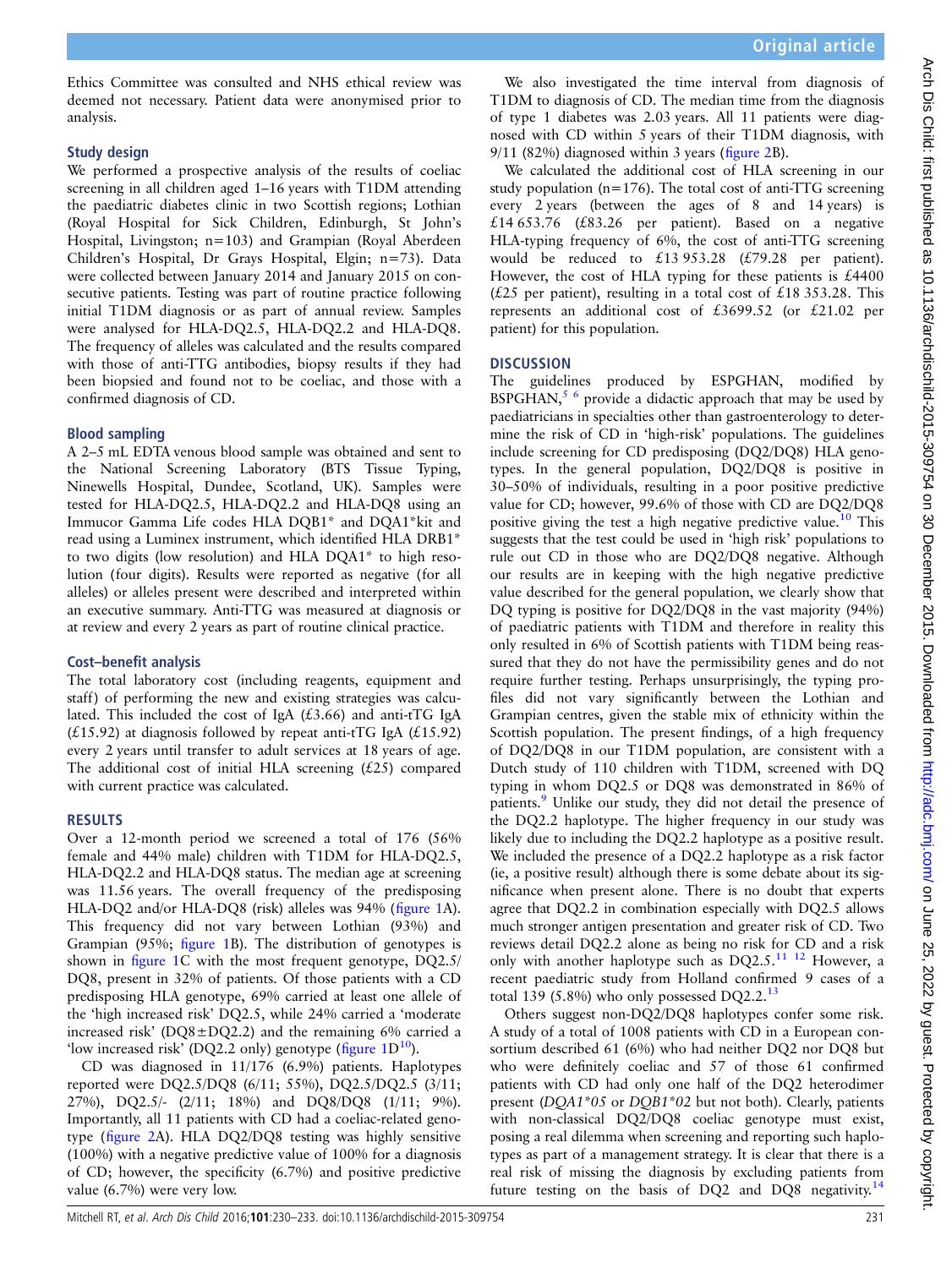<span id="page-2-0"></span>

Figure 1 (A) Frequency of coeliac disease (CD)–predisposing HLA (DQ2 and/or DQ8) genotypes in children with type 1 diabetes mellitus. (B) Frequency of HLADQ2 and/or DQ8 by region. (C) Frequency of individual CD predisposing (red bars) and non-predisposing (green bars) haplotypes in the whole cohort. (D) Degree of increased risk of CD based on data from Tye-Din et  $al^{10}$  $al^{10}$  $al^{10}$  for patients positive for a CD-predisposing haplotype. NEG, negative for DQ2 and/or DQ8

Furthermore, in proven patients with CD from an Australian study, of a total 356 patients, only 1 did not possess either DQ2.5, DQ8 or DQ2.2. Specifically within that cohort, 7 (2%) possessed DQ2.2 only and were definitely coeliac.<sup>[15](#page-3-0)</sup> Interpreted in another way, the authors concluded in their cohort that at least 99.7% of patients possessed either DQ2.5, DQ8 or DQ2.2. To further evidence this, Harmon et  $al^{16}$  $al^{16}$  $al^{16}$  described 4 of 95 patients with CD who responded to gluten-free diet who carried only DQ2.2. Louka and Sollid<sup>17</sup> in 2003 very eloquently reviewed the current state of this complex genetic story, the concept of non–HLA gene involvement (undoubtedly important) and the gene dosage effect in relation to relative risk of the condition. Sollid's group detail the difference in peptide recognition between DQ2.5, DQ2.2 and also DQ7.5 and see all as risk factors for the condition, but the different binding may determine the relative risk for each haplotype.<sup>18</sup>

The literature therefore suggests that DQ2.2 constitutes some risk but not no-risk and we would suggest that until further more definitive evidence exists that patients with DQ2.2 are counselled as such. We propose that absolute clarity is required from genetic experts in the field if we are to move forward with using routine DQ typing, in what constitutes 'risk' and what constitutes a 'safe no-risk' result, given that interpretation as a 'negative' test will take that patient out of the screening process. If incorrectly interpreted, this will lead to false reassurance and confusion with families and colleagues.

Given the high frequency of coeliac predisposing haplotypes in children with T1DM, it is important to consider the additional costs of HLA screening. This largely depends on the frequency of serology testing and the cost of HLA typing, which can range from  $£25$  (present study) to  $£200$  (other UK centres; personal communication). The Dutch study assessed cost-